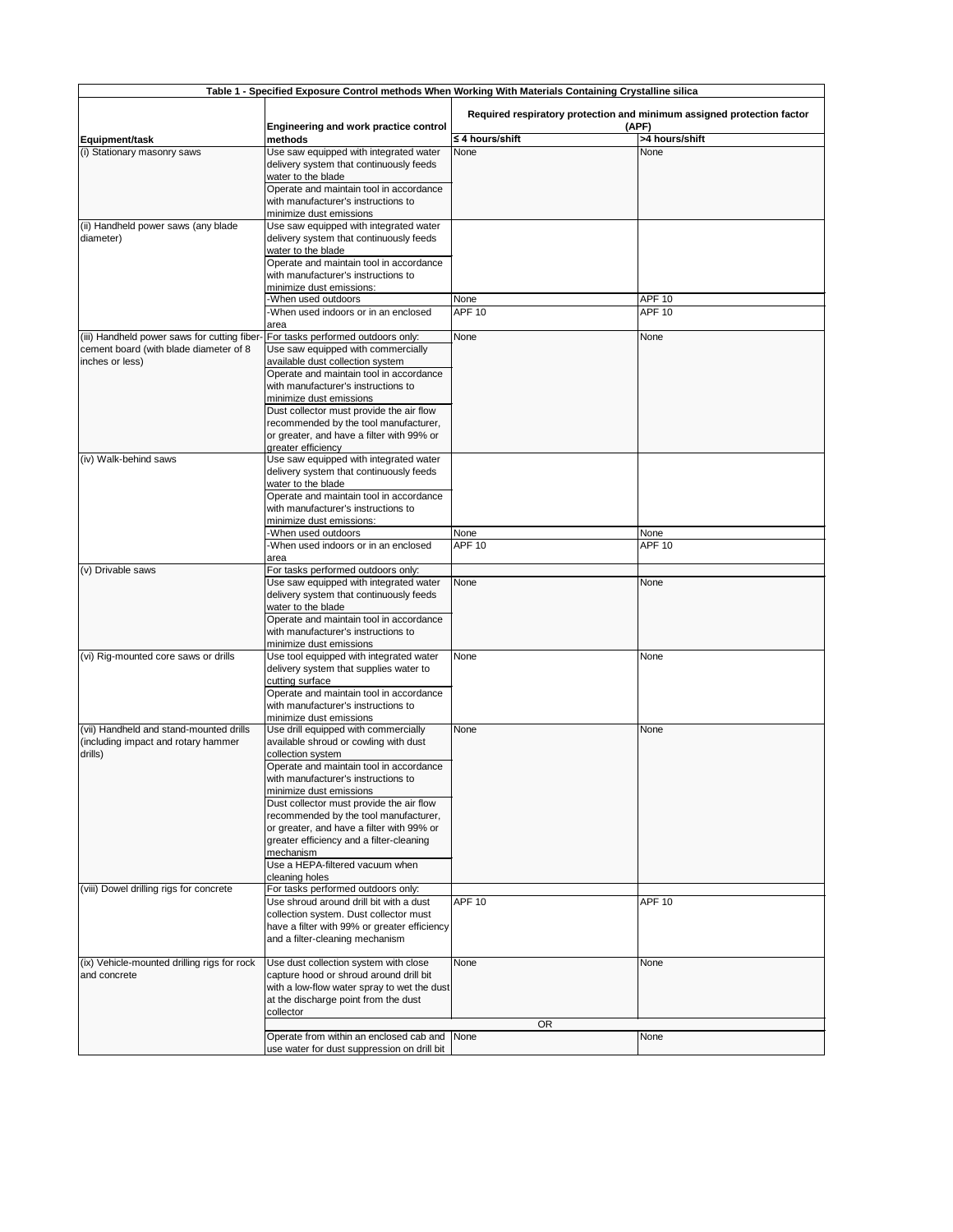| Table 1 - Specified Exposure Control methods When Working With Materials Containing Crystalline silica |                                                |                                                                                 |                |
|--------------------------------------------------------------------------------------------------------|------------------------------------------------|---------------------------------------------------------------------------------|----------------|
|                                                                                                        | <b>Engineering and work practice control</b>   | Required respiratory protection and minimum assigned protection factor<br>(APF) |                |
| Equipment/task                                                                                         | methods                                        | $\leq$ 4 hours/shift                                                            | >4 hours/shift |
| $(x)$ Jackhammers and handheld powered                                                                 | Use tool with water delivery system that       |                                                                                 |                |
| chipping tools                                                                                         | supplies a continuous stream or spray of       |                                                                                 |                |
|                                                                                                        | water at the point of impact:                  |                                                                                 |                |
|                                                                                                        | -When used outdoors                            | None                                                                            | <b>APF 10</b>  |
|                                                                                                        | When used indoors or in an enclosed            | <b>APF 10</b>                                                                   | <b>APF 10</b>  |
|                                                                                                        | area                                           |                                                                                 |                |
|                                                                                                        | <b>OR</b>                                      |                                                                                 |                |
|                                                                                                        | Use tool equipped with commercially            |                                                                                 |                |
|                                                                                                        | available shroud and dust collection<br>system |                                                                                 |                |
|                                                                                                        | Operate and maintain tool in accordance        |                                                                                 |                |
|                                                                                                        | with manufacturer's instructions to            |                                                                                 |                |
|                                                                                                        | minimize dust emissions                        |                                                                                 |                |
|                                                                                                        | Dust collector must provide the air flow       |                                                                                 |                |
|                                                                                                        | recommended by the tool manufacturer,          |                                                                                 |                |
|                                                                                                        | or greater, and have a filter with 99% or      |                                                                                 |                |
|                                                                                                        | greater efficiency and a filter-cleaning       |                                                                                 |                |
|                                                                                                        | mechanism:                                     |                                                                                 |                |
|                                                                                                        | When used outdoors                             | None                                                                            | <b>APF 10</b>  |
|                                                                                                        | When used indoors or in an enclosed            | <b>APF 10</b>                                                                   | <b>APF 10</b>  |
|                                                                                                        | larea                                          |                                                                                 |                |
| (xi) Handheld grinders for mortar removal                                                              | Use grinder equipped with commercially         | <b>APF 10</b>                                                                   | <b>APF 25</b>  |
| (i.e., tuckpointing)                                                                                   | available shroud and dust collection           |                                                                                 |                |
|                                                                                                        | system                                         |                                                                                 |                |
|                                                                                                        | Operate and maintain tool in accordance        |                                                                                 |                |
|                                                                                                        | with manufacturer's instructions to            |                                                                                 |                |
|                                                                                                        | minimize dust emissions                        |                                                                                 |                |
|                                                                                                        | Dust collector must provide 25 cubic feet      |                                                                                 |                |
|                                                                                                        | per minute (cfm) or greater of airflow per     |                                                                                 |                |
|                                                                                                        | inch of wheel diameter and have a filter       |                                                                                 |                |
|                                                                                                        | with 99% or greater efficiency and a           |                                                                                 |                |
|                                                                                                        | cyclonic pre-separator or filter-cleaning      |                                                                                 |                |
|                                                                                                        | mechanism                                      |                                                                                 |                |
| $(xii)$ Handheld grinders for uses other than For tasks performed outdoors only:                       |                                                | None                                                                            | None           |
| mortar removal                                                                                         | Use grinder equipped with integrated           |                                                                                 |                |
|                                                                                                        | water delivery system that continuously        |                                                                                 |                |
|                                                                                                        | feeds water to the grinding surface            |                                                                                 |                |
|                                                                                                        | Operate and maintain tool in accordance        |                                                                                 |                |
|                                                                                                        | with manufacturer's instructions to            |                                                                                 |                |
|                                                                                                        | minimize dust emissions                        |                                                                                 |                |
|                                                                                                        |                                                | <b>OR</b>                                                                       |                |
|                                                                                                        | Use grinder equipped with commercially         |                                                                                 |                |
|                                                                                                        | available shroud and dust collection           |                                                                                 |                |
|                                                                                                        | system                                         |                                                                                 |                |
|                                                                                                        | Operate and maintain tool in accordance        |                                                                                 |                |
|                                                                                                        | with manufacturer's instructions to            |                                                                                 |                |
|                                                                                                        | minimize dust emissions                        |                                                                                 |                |
|                                                                                                        | Dust collector must provide 25 cubic feet      |                                                                                 |                |
|                                                                                                        | per minute (cfm) or greater of airflow per     |                                                                                 |                |
|                                                                                                        | inch of wheel diameter and have a filter       |                                                                                 |                |
|                                                                                                        | with 99% or greater efficiency and a           |                                                                                 |                |
|                                                                                                        | cyclonic pre-separator or filter-cleaning      |                                                                                 |                |
|                                                                                                        | mechanism:                                     |                                                                                 |                |
|                                                                                                        | -When used outdoors                            | None                                                                            | None           |

| ™her.<br>encloseo<br>used<br>l indoors or<br>$\sim$<br>ша | None | $\mathsf{IAP}^{\mathsf{r}}$<br>. |
|-----------------------------------------------------------|------|----------------------------------|
| area                                                      |      |                                  |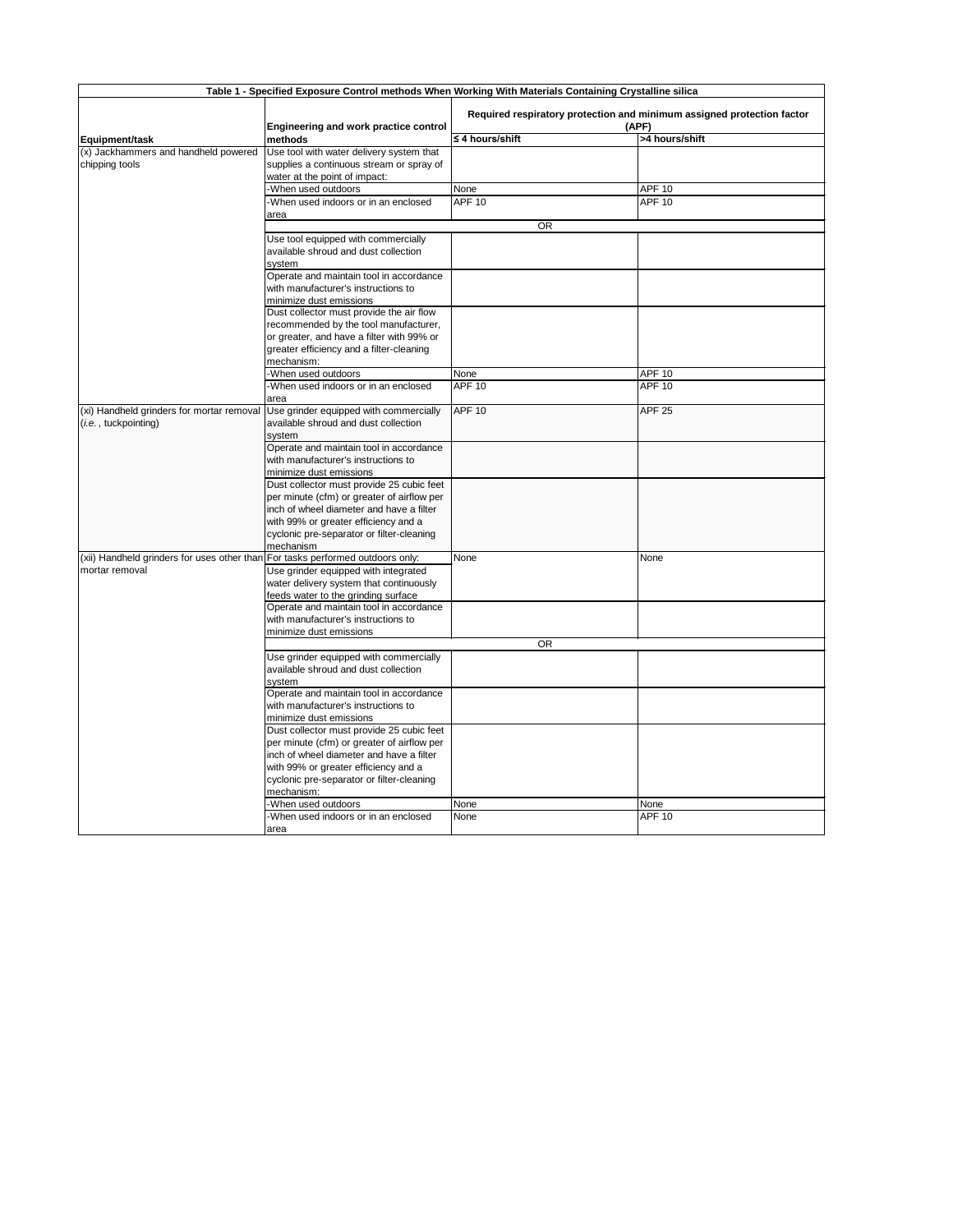| Table 1 - Specified Exposure Control methods When Working With Materials Containing Crystalline silica       |                                                                                        |                                                                                 |                |
|--------------------------------------------------------------------------------------------------------------|----------------------------------------------------------------------------------------|---------------------------------------------------------------------------------|----------------|
|                                                                                                              | <b>Engineering and work practice control</b>                                           | Required respiratory protection and minimum assigned protection factor<br>(APF) |                |
| Equipment/task                                                                                               | methods                                                                                | $\leq$ 4 hours/shift                                                            | >4 hours/shift |
| (xiii) Walk-behind milling machines and                                                                      | Use machine equipped with integrated                                                   | None                                                                            | None           |
| floor grinders                                                                                               | water delivery system that continuously<br>feeds water to the cutting surface          |                                                                                 |                |
|                                                                                                              | Operate and maintain tool in accordance<br>with manufacturer's instructions to         |                                                                                 |                |
|                                                                                                              | minimize dust emissions                                                                | <b>OR</b>                                                                       |                |
|                                                                                                              |                                                                                        |                                                                                 |                |
|                                                                                                              | Use machine equipped with dust<br>collection system recommended by the<br>manufacturer | None                                                                            | None           |
|                                                                                                              | Operate and maintain tool in accordance<br>with manufacturer's instructions to         |                                                                                 |                |
|                                                                                                              | minimize dust emissions                                                                |                                                                                 |                |
|                                                                                                              | Dust collector must provide the air flow<br>recommended by the manufacturer, or        |                                                                                 |                |
|                                                                                                              | greater, and have a filter with 99% or                                                 |                                                                                 |                |
|                                                                                                              | greater efficiency and a filter-cleaning<br>mechanism                                  |                                                                                 |                |
|                                                                                                              | When used indoors or in an enclosed                                                    |                                                                                 |                |
|                                                                                                              | area, use a HEPA-filtered vacuum to<br>remove loose dust in between passes             |                                                                                 |                |
| (xiv) Small drivable milling machines (less Use a machine equipped with                                      |                                                                                        | None                                                                            | None           |
| than half-lane)                                                                                              | supplemental water sprays designed to                                                  |                                                                                 |                |
|                                                                                                              | suppress dust. Water must be combined                                                  |                                                                                 |                |
|                                                                                                              | with a surfactant<br>Operate and maintain machine to                                   |                                                                                 |                |
|                                                                                                              | minimize dust emissions                                                                |                                                                                 |                |
| $(xv)$ Large drivable milling machines (half- $ For cuts of any depth on a sphalt only:$<br>lane and larger) | Use machine equipped with exhaust                                                      | None                                                                            | None           |
|                                                                                                              | ventilation on drum enclosure and                                                      |                                                                                 |                |
|                                                                                                              | supplemental water sprays designed to                                                  |                                                                                 |                |
|                                                                                                              | suppress dust<br>Operate and maintain machine to                                       |                                                                                 |                |
|                                                                                                              | minimize dust emissions                                                                |                                                                                 |                |
|                                                                                                              | For cuts of four inches in depth or less on<br>any substrate:                          |                                                                                 |                |
|                                                                                                              | Use machine equipped with exhaust                                                      | None                                                                            | None           |
|                                                                                                              | ventilation on drum enclosure and<br>supplemental water sprays designed to             |                                                                                 |                |
|                                                                                                              | suppress dust                                                                          |                                                                                 |                |
|                                                                                                              | Operate and maintain machine to<br>minimize dust emissions                             |                                                                                 |                |
|                                                                                                              |                                                                                        | <b>OR</b>                                                                       |                |
|                                                                                                              | Use a machine equipped with                                                            | None                                                                            | None           |
|                                                                                                              | supplemental water spray designed to<br>suppress dust. Water must be combined          |                                                                                 |                |
|                                                                                                              | with a surfactant                                                                      |                                                                                 |                |
|                                                                                                              | Operate and maintain machine to<br>minimize dust emissions                             |                                                                                 |                |
| (xvi) Crushing machines                                                                                      | Use equipment designed to deliver water                                                | None                                                                            | None           |
|                                                                                                              | spray or mist for dust suppression at<br>crusher and other points where dust is        |                                                                                 |                |
|                                                                                                              | generated (e.g., hoppers, conveyers,                                                   |                                                                                 |                |
|                                                                                                              | sieves/sizing or vibrating components,<br>and discharge points)                        |                                                                                 |                |
|                                                                                                              | Operate and maintain machine in                                                        |                                                                                 |                |
|                                                                                                              | accordance with manufacturer's<br>instructions to minimize dust emissions              |                                                                                 |                |
|                                                                                                              | Use a ventilated booth that provides                                                   |                                                                                 |                |
|                                                                                                              | fresh, climate-controlled air to the                                                   |                                                                                 |                |
| $(xvii)$ Heavy equipment and utility vehicles Operate equipment from within an                               | operator, or a remote control station                                                  | None                                                                            | None           |
| used to abrade or fracture silica-                                                                           | enclosed cab                                                                           |                                                                                 |                |
| containing materials (e.g., hoe-ramming,<br>rock ripping) or used during demolition                          | When employees outside of the cab are<br>engaged in the task, apply water and/or       | None                                                                            | None           |
| activities involving silica-containing                                                                       | dust suppressants as necessary to                                                      |                                                                                 |                |
| materials<br>(xviii) Heavy equipment and utility vehicles Apply water and/or dust suppressants as            | minimize dust emissions                                                                | None                                                                            | None           |
| for tasks such as grading and excavating                                                                     | necessary to minimize dust emissions                                                   |                                                                                 |                |
| but not including: Demolishing, abrading,<br>or fracturing silica-containing materials                       | When the equipment operator is the only                                                | <b>OR</b><br>None                                                               | None           |
|                                                                                                              | employee engaged in the task, operate                                                  |                                                                                 |                |
|                                                                                                              | equipment from within an enclosed cab                                                  |                                                                                 |                |